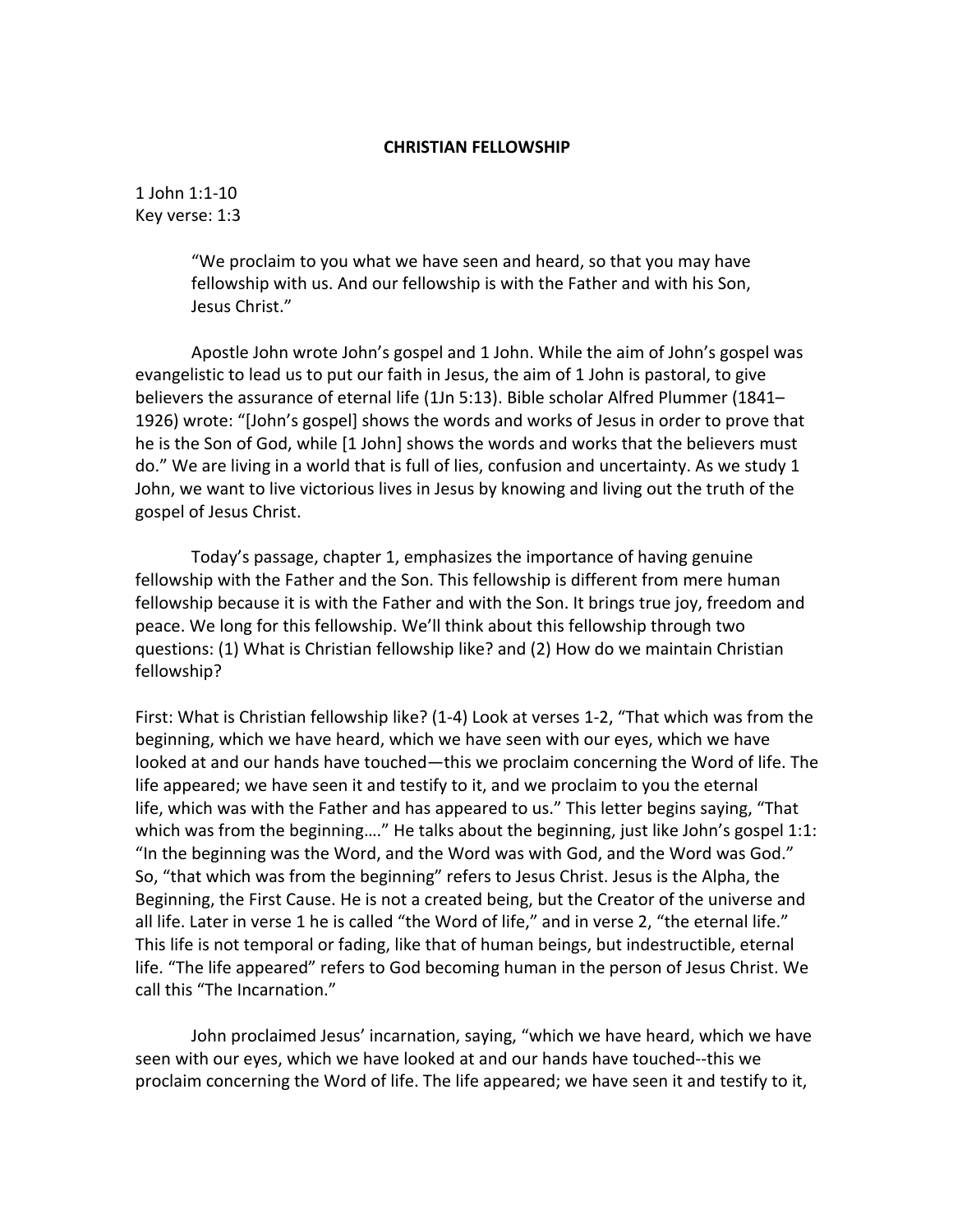and we proclaim to you the eternal life, which was with the Father and has appeared to us" (1b-2). The verbs "have heard," "have seen," "have looked at," and "have touched" have deep meaning. The verb tense indicates something that started in the past at a certain point and has continued on to the present. John's experiences were not just one time, but continuous through living with Jesus. John's experiences were not just a distant memory; they were life-changing and stayed with him. So he could not but testify to and proclaim to others his experience with Jesus, who came from the Father.

John heard words of life from the Word of life directly. For example, Jesus said, "I am the light of the world. Whoever follows me will never walk in darkness, but will have the light of life" (Jn 8:12). Not only that, John had seen Jesus' amazing miracles, such as giving a man born blind the ability to see. John not only looked at Jesus up close, but he even touched him. He reclined next to Jesus at the Last Supper. Apostle Thomas even touched the nail-scarred hands and pierced side of Risen Jesus. All the apostles were ready to die to tell others about what they had seen and heard, for they saw God in Jesus' life, Jesus' words, Jesus' miracles, Jesus' death and Jesus' resurrection.

Then what was John's purpose in testifying about Jesus' incarnation? Verse 3 says, "We proclaim to you what we have seen and heard, so that you also may have fellowship with us. And our fellowship is with the Father and with his Son, Jesus Christ." Here we need to think about the meaning of "fellowship." Here the word "fellowship" has the meaning of intimate sharing or participation. We human beings are social creatures. So we create many kinds of fellowship through gatherings, clubs, leagues, blogs, Youtube channels, gaming, apps, etc. We form fellowships due to a common interest or for mutual benefit. These kinds of fellowships are temporary and shallow, and some can even be harmful. But Christian fellowship is different. It is everlasting, blessed, deep and mutually edifying. In it we can find true satisfaction and joy in our souls. This is because it is fellowship with God the Father and with the Son, Jesus Christ.

This fellowship comes from the Triune God: the Father, the Son and the Holy Spirit, three persons who have perfect fellowship in perfect harmony and order. This fellowship is mutual, intimate, and personal, as well as dynamic, constant, and loving. This fellowship is based on humility and self-giving. In this fellowship God the Father, God the Son, and God the Holy Spirit respect, love and depend on one another. In brief, this fellowship is possible through self-denial, giving, humility, obedience, respect and love in God the Father and Jesus Christ the Son.

God intended to have this fellowship with us when he created us. So he made us in his image. But we broke this fellowship through sin, rebellion and disobedience to God. Still, God did not abandon us completely. God made a way time and again to bring us back into fellowship with him. He called Abraham to bless him and make him a blessing. And Abraham was called "God's friend." God chose Israel as his own people and made a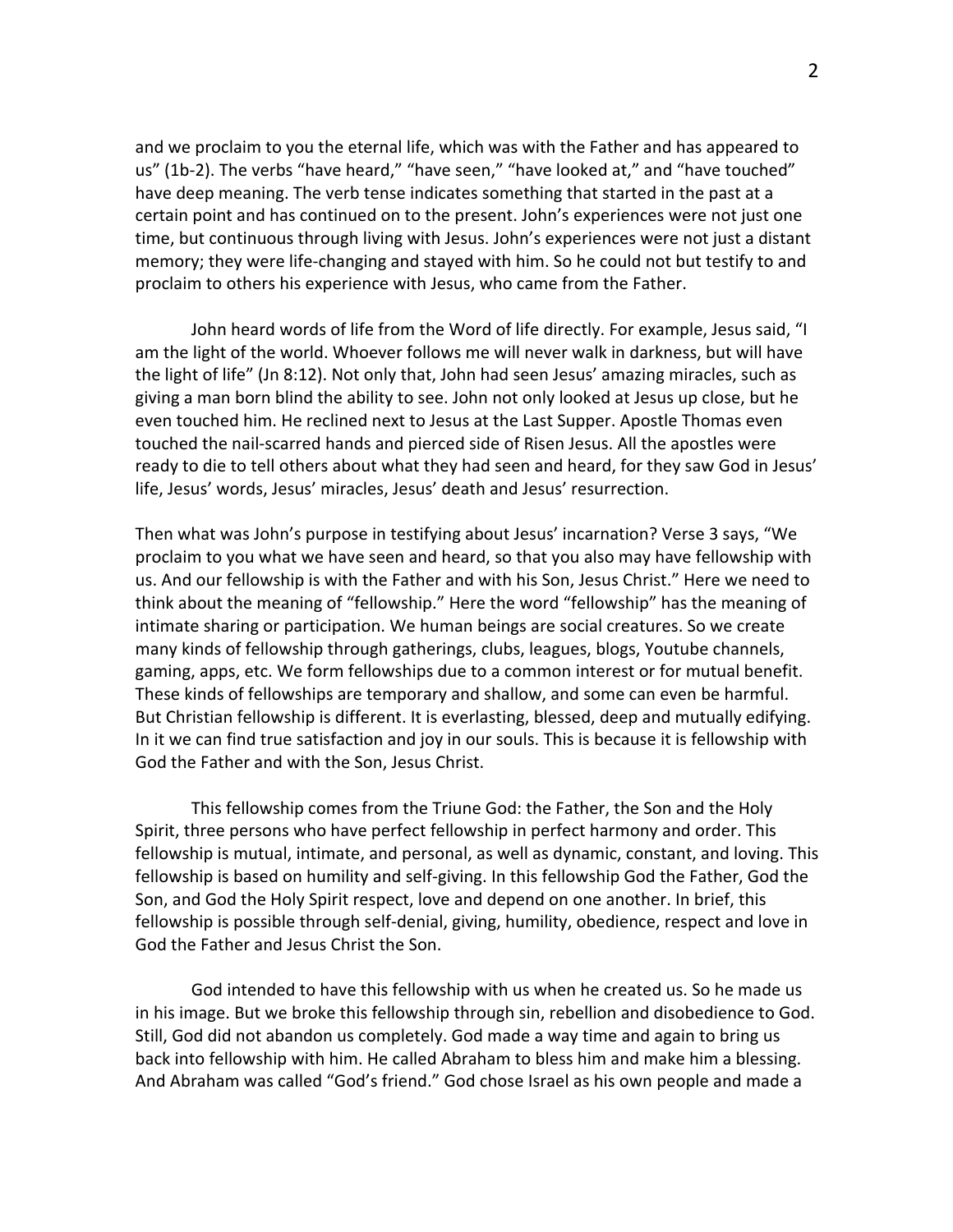covenant with them. God brought them out of slavery in Egypt by his mighty power. God provided a means for forgiveness to have fellowship with his people through the tabernacle and the temple sacrifices. But his people rejected his love and broke fellowship with God again and again. Even so, God did not abandon them for another people.

God's fellowship with us reached its climax in Jesus, who came into our world as "Immanuel," God with us. Jesus gave up the glory and majesty of heaven and was born in human likeness to bring us back into fellowship with God. While on earth as a man, Jesus served all kinds of sinners. For example, Jesus had fellowship with a scratchy, thirsty Samaritan woman. Through this fellowship, Jesus gave her living water welling up to eternal life. Jesus had close fellowship with 12 uneducated, working class men. Jesus taught them, bore with them, and even washed their dirty feet. Through this fellowship with Jesus, they were transformed into men of God who changed the world by the message and love of Christ. Now, Jesus continues to be with his people through the Holy Spirit, as we love and serve him in fellowship with one another.

In the summer of 1806 five college students met together to pray for the world to know Jesus in what became known as "The Haystack Prayer Meeting." God inspired them to begin a mission agency. Within 20 years, they sent lifetime missionaries to China, Africa, India, Turkey, Palestine, and Hawaii. Within 50 years, they sent over 1,250 missionaries. When God is with us, great things happen, far beyond what we ask or imagine. Our fellowship with the Father, Son and Holy Spirit is life-changing and worldimpacting. God's heart's desire is to have fellowship with us. This fellowship with God brings hope, healing and salvation to the world, even in times of crisis, like we're having now.

Verse 4 tells us another reason that John wrote this letter: "We write this to make our joy complete." Fellowship with God and with other believers in Jesus gives complete joy in our souls, for it is the joy of God.

Second: How do we maintain Christian fellowship? (5-10) Thus far John described the nature of Christian fellowship, what it is like. Now he tells us how we can participate in and maintain it. To have fellowship with God we should know who God is. Verse 5 says, "This is the message we have heard from him and declare to you: God is light; in him there is no darkness at all." John heard from Jesus and declared to others that "God is light, in him there is no darkness at all." What does this mean? God is light means that God is perfect, holy and pure. There is no sin or evil or imperfection in God. God is good. Only God is all good. There is no fault in God. There is nothing wrong with God. God is quite "other" than human beings, who are all weak and sinful. Whenever we have a problem, we tend to blame God or someone else and become bitter. But when we truly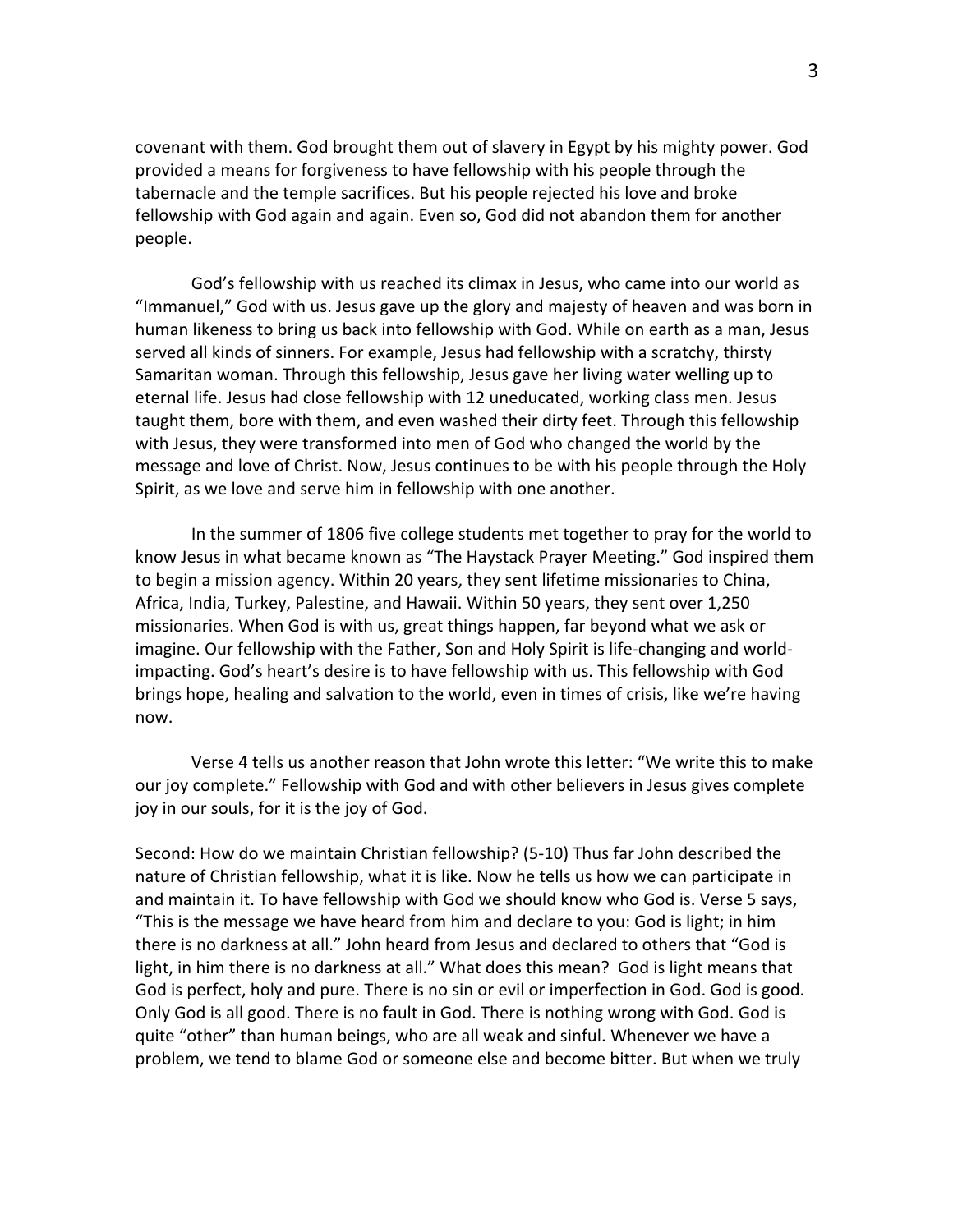know God, we can fully trust God, knowing that he is good, even when there is nothing good in us.

As we know, darkness and light cannot get close together. Light drives away darkness. Then how can sinners like us have fellowship with God, who is holy and perfect?

Just as knowing God is important, knowing ourselves is also important. In verses 6- 10, we find the word "if" repeated five times, once at the beginning of each verse. Verses 6, 8 and 10 are lies and deceptions about ourselves that hinder us from having fellowship with God. Verses 7 and 9 tell us how to maintain fellowship with God.

First of all, we need to consider what hinders fellowship with God. Verses 6, 8 and 10 all contain claims about ourselves which are not true. Verse 6 says, "If we claim to have fellowship with him and yet walk in the darkness, we lie and do not live out the truth." What does it mean to "walk in the darkness"? It means to live in sin. Words are not enough to make us right with God. Believing the right things about God is important. But this is not enough in order to have fellowship with God. People can claim to have fellowship with God with their mouths, while their actions do not reflect God's character of light, holiness, truth and love.

Verse 8 says, "If we claim to be without sin, we deceive ourselves and the truth is not in us." We cannot claim to be without sin. We cannot say, "I'm forgiven, so it doesn't matter how I live." There are many exhortations in the New Testament telling Christians not to live according to sinful desires. Apostle Paul said, "Flee the evil desires of youth and pursue righteousness, faith, love and peace, along with those who call on the Lord out of a pure heart" (2Ti 2:22). We need to live daily in the awareness that we are sinners who need God's help not to fall into temptation and the power of evil.

Verse 8 denies our sinful nature. Verse 10 denies our sinful actions: "If we claim we have not sinned, we make him out to be a liar and his word is not in us." This claim is not only self-deception, but it also makes God out to be a liar. Truth is: there is no lie or deception in God at all. God is faithful, righteous and truthful. We must not blame God or other people for our problems and unhappiness. The fault is in ourselves. The Bible says, "There is no one righteous, not even one" (Ro 3:10). To have fellowship with God, we should humbly acknowledge that we are sinners before God. In one of his parables, Jesus teaches us who can be justified by God. It was a tax collector, who beat his breast and said, "God, have mercy on me, a sinner" (Lk 18:13). This shows us how to have and maintain fellowship with God.

Secondly, we need to walk in the light to have fellowship with God. While verses 6, 8 and 10 speak of the hindrances to fellowship with God, verses 7 and 9 tell us the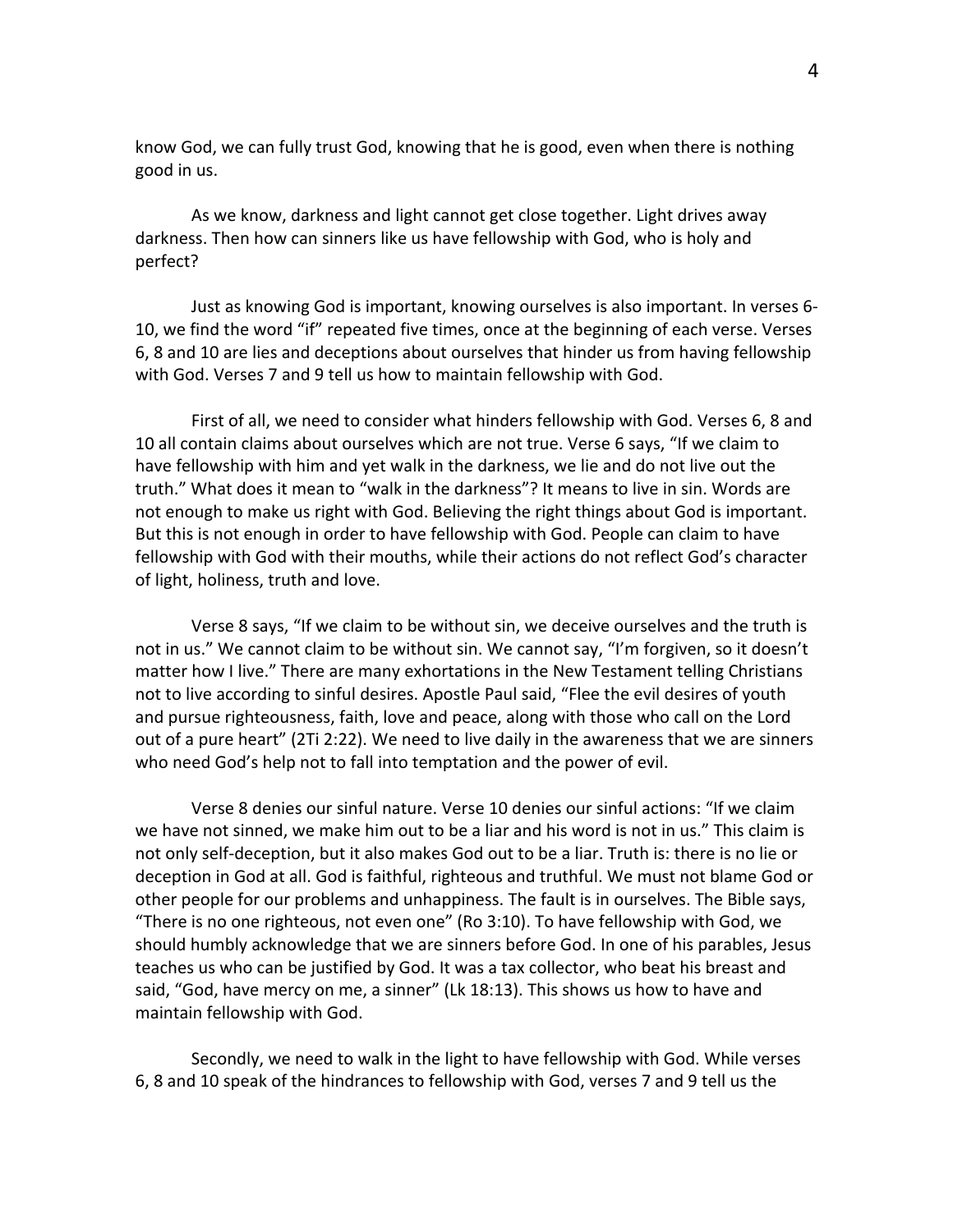means and blessings of having fellowship with God. Verse 7 says, "But if we walk in the light, as he is in the light, we have fellowship with one another, and the blood of Jesus, his Son, purifies us from all sin." What does "walk in the light" mean? It means to acknowledge that God is light, accept his light and follow him. When our hidden sins are exposed before God, his light can fill our souls. Sin is the biggest hindrance in having Christian fellowship. Sin breaks our fellowship with God and with others. How can this fellowship be restored? Only Jesus can restore this fellowship. As we come to God with a repentant heart, the blood of Jesus, his Son, purifies us from all sin. His blood has power to cleanse all our sins. There is no sin that cannot be cleansed by the blood of Jesus. Then our fellowship with God and with other believers is restored.

Verse 9 explains more the meaning of walking in the light: "If we confess our sins, he is faithful and just and will forgive us our sins and purify us from all unrighteousness." To confess our sins implies a detailed specific confession of our wrong thoughts, words, actions and attitudes. It includes the good which we do not do, as well as the evil that we do. In the world, when people confess their sins, they are criticized, condemned and judged. No one confesses their sins in a job interview. We are afraid to confess our sins. But God does not condemn and judge those who confess their sins. Rather, if we confess our sins, God is so faithful and merciful and forgives all our sins. Moreover, God purifies us from all unrighteousness. Then we can grow to be more like Jesus. And our fellowship with God and with others can be deeper, more meaningful and fruitful.

In his book, "Good and Angry: Redeeming Anger, Irritation, Complaining, and Bitterness", author and professional Christian counselor David Powlison, calls God's forgiveness of our sins "spectacularly unfair." He writes: "Forgiveness means you don't get what you deserve. Think about that. Because God is "unfair," we have hope. Instead of fairness, you get someone who is deadly serious about wrong but acts on your behalf in ways that are inconceivably unfair" (p.81). He quotes Psalm 103:10, "He does not deal with us according to our sins, nor repay us according to our iniquities."

It is good and necessary to confess our sins to God. But in some sense, that is much easier than confessing our sins to people, especially to those we have sinned against. James 5:16a says, "Therefore confess your sins to each other and pray for each other so that you may be healed." Healthy, thriving human fellowship involves confession and forgiveness.

In another book, "Anger: Taming A Powerful Emotion", pastor-author-counselor Dr.Gary Chapman writes (p.126): "When we sin against others, it is our responsibility to confess and repent of our own sins. We should take the initiative as soon as we realize that we have done or said something unfairly to another…whether I have sinned…or someone has sinned against me, it is my responsibility…to seek reconciliation…and restore the fellowship with the other person."